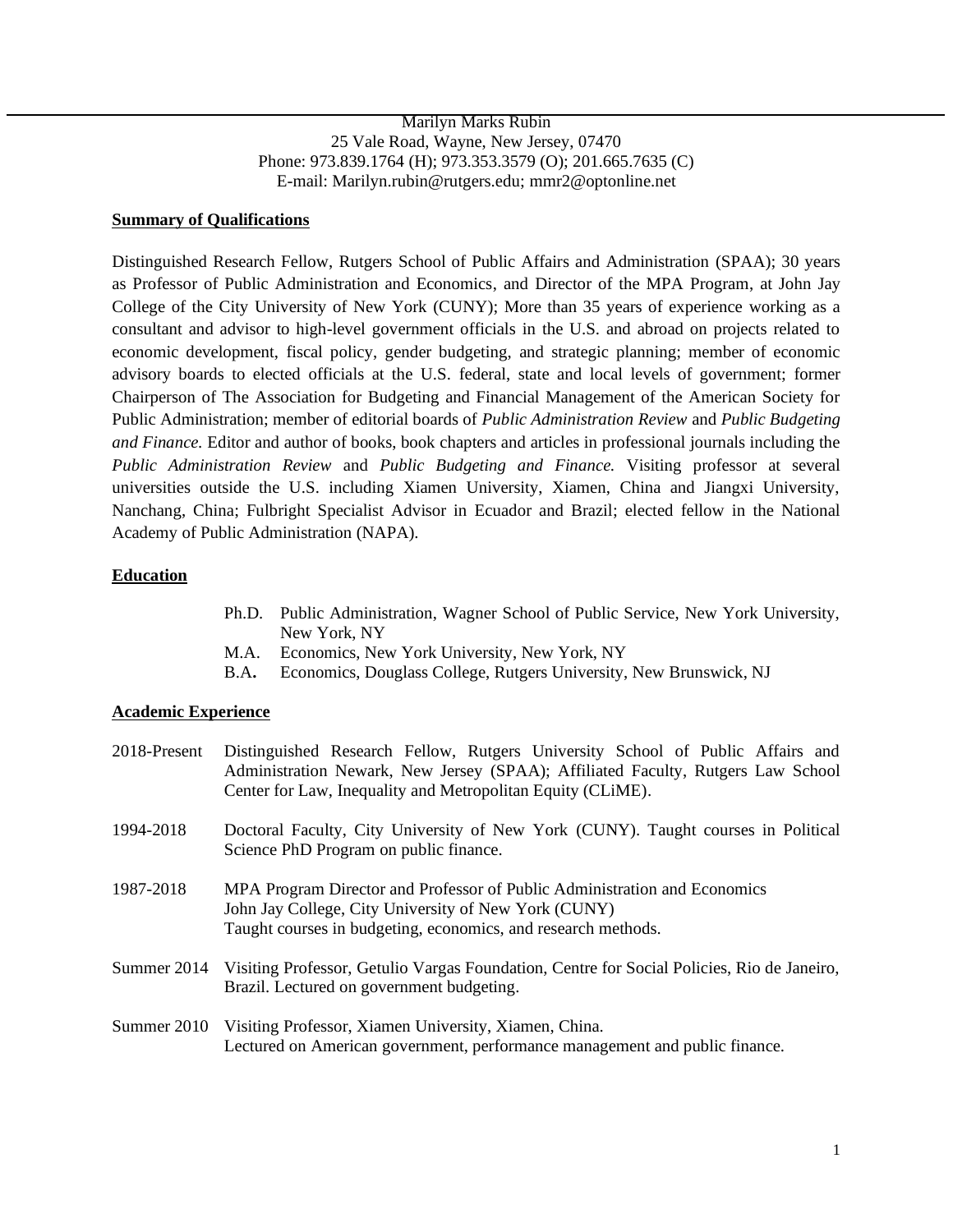| Spring 2010      | Visiting Professor, Getulio Vargas Foundation, Centre for Social Policies, Rio de Janeiro,<br>Brazil.<br>Lectured on educating for public service. Provided technical assistance for MPA Program<br>revision. |
|------------------|---------------------------------------------------------------------------------------------------------------------------------------------------------------------------------------------------------------|
| Summer 2009      | Visiting Professor, Externado University, Bogota, Columbia.<br>Lectured on taxation and performance measurement.                                                                                              |
| <b>Fall 2008</b> | Visiting Professor, Jiangxi University, Nanchang, China.<br>Lectured on government budgeting and taxation.                                                                                                    |
| 1980-1986        | Associate Professor Public Administration and Economics<br>Milano School for Management and Public Policy<br>New York City, New York                                                                          |
| 1976-1980        | <b>Assistant Professor Public Administration</b><br>Wagner School of Public Service, New York University<br>New York City, New York                                                                           |
| 1973-1976        | <b>Instructor Economics</b><br>William Paterson College<br>Wayne, New Jersey                                                                                                                                  |

## **Professional Experience**

1984- 2017 Partner, *Urbanomics*, Wayne, NJ.

A women-owned firm that provided consulting services to public and private sector clients in economic development, fiscal policy, economic impact analysis, performance measurement, and strategic planning. Clients included: US Economic Development Administration (EDA); Newark Economic Development Corporation; Jersey City Economic Development Corporation; Camden Office of Economic Development; Passaic County Office of Economic Development; Port Authority of New York and New Jersey; New Jersey Department of Commerce; New Jersey Department of the Treasury; New Jersey Meadowlands Commission; New York State Tax Reform and Fairness Commission; Queens County Economic Development Corporation; Staten Island Economic Development Corporation; U.S. Government Accountability Office (GAO); South Bronx Economic Development Corporation; New York City Office of Management and Budget (OMB); Moody's Investors Service; Interpol; United Nations Office on Drugs and Crime.

- 1980-1984 Consultant to the Deputy Director, NYC Office of Management and Budget. Prepared budget policy papers for Budget Director. Directed study of the NYC Corporate Income Tax.
- 1976-1980 Consultant to the Deputy Mayor for Economic Development, New York City, NY. Directed Tax Policy Task Force. Directed economic development planning grant from the US Economic Development Administration (EDA). Provided technical assistance to NYC boroughs in their preparation of Economic Development Plans.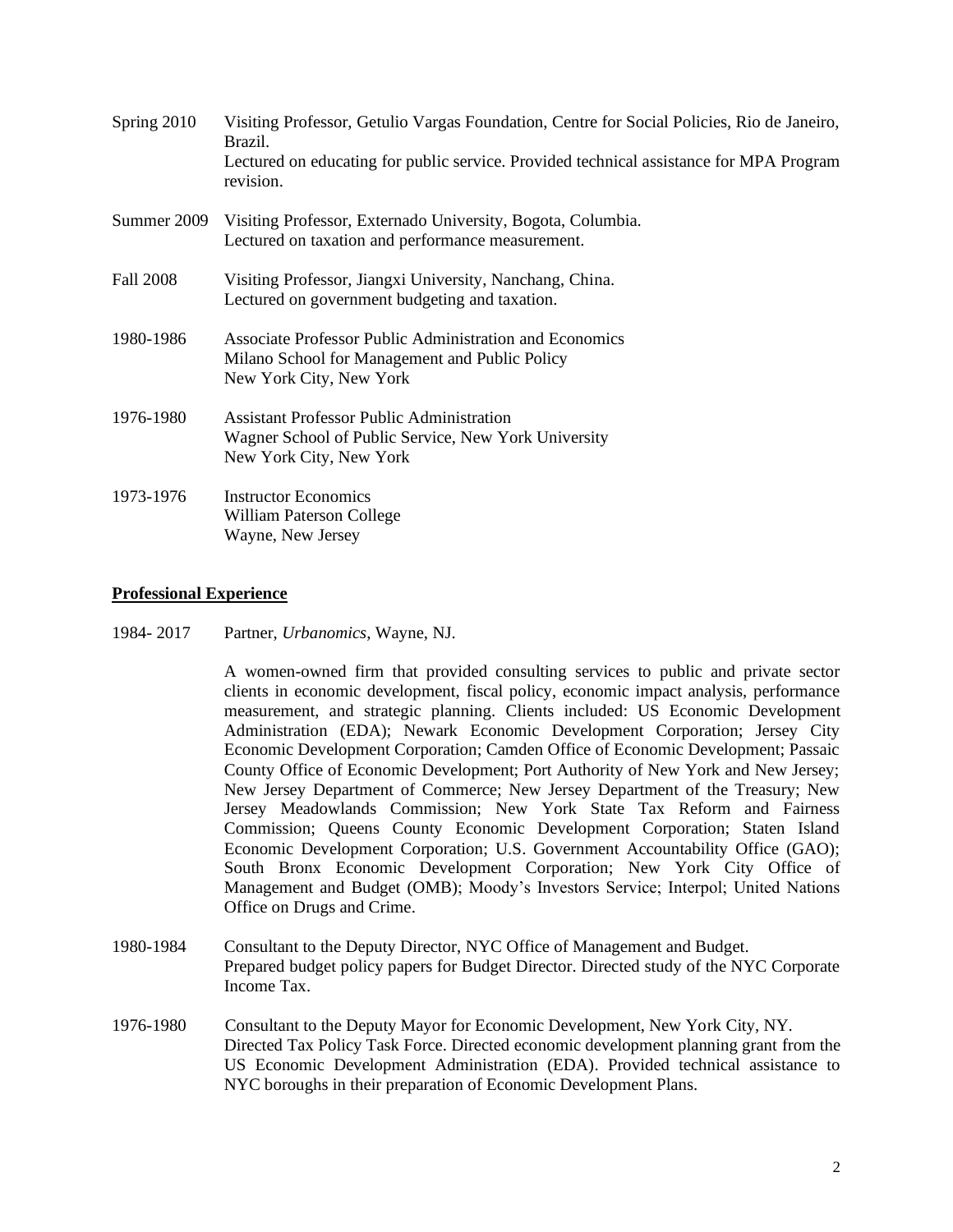### 1971-1973 Deputy Director Research and Evaluation, Model Cities Program, Paterson, NJ.

# **Publications**

Rubin, Marilyn and John Bartle. 2021. "Gender Responsive Budgeting: A Global Perspective." In *Handbook of Gender and Public Administration.* Patricia M. Shields, ed. Northampton (MA): Edward Elgar Publishing Ltd.

Bartle, John and Marilyn Rubin. 2021. "Infusing Equity into Public Budgets: The Gender Perspective." *ASPA Times*, March 15, 2021.

Miller-Jones Dalton and Marilyn Rubin. 2021. "Equity in Education: A Restorative Justice Approach." *Journal of Public Management & Social Policy,* 27:1, 22-43.

Rubin, Marilyn, Fatima Oliveira & Wendy Nicholson. 2020. "Racial Equity in Brazil." In *Global Equity in Administration: Nervous Areas of Governments,* Susan Gooden, ed. New York: Routledge.

Rubin, Marilyn and Wendy Nicholson. 2020. "The People's Voice, The People's Choice: An Overview of Participatory Budgeting in the United States." *Chinese Public Administration Review,*11:1, 25-45.

Rubin, Marilyn and Carol Ebdon. 2020. "Participatory Budgeting: Direct Democracy in Action." *Chinese Public Administration Review,*11:1, 1-5*.*

D'Agostino, Maria and Marilyn M. Rubin, eds. 2017. *Governing in a Global World: Women in Public Service*. New York: Routledge.

Rubin, Marilyn. 2017."Women in Public Service: A Long Slow Path to Gender Equality." In *Governing in a Global World: Women in Public Service*. D'Agostino, Maria J. and Marilyn Rubin, eds. New York: Routledge.

Guy, Mary E. & Marilyn M. Rubin, eds. 2015. *Public Administration Evolving: From Foundations to the Future*. New York: Routledge.

Guy, Mary E. & Marilyn M. Rubin. 2015. "Looking Back, Moving Forward." In *Public Administration Evolving: Foundations to the Future,* Guy, Mary E. & Marilyn M. Rubin, eds. New York: Routledge.

Rubin, Marilyn M. & Nancy Mantell. 2015. "Revenue Forecasting and Revenue Estimation." In *Encyclopedia of Public Administration and Public Policy*, Second Edition. New York: CRC Press.

Rubin, Marilyn M. & Katherine Willoughby. 2014. *"*Measuring Government Performance: The Intersection of Strategic Planning and Performance Budgeting*."* In *Developments in Strategic Planning and Public Management,* Joyce, Paul, John Bryson & Marc Holzer, eds. New York: Palgrave Macmillan.

Rubin, Marilyn M. & Katherine G. Willoughby eds. 2014. *Sustaining the States: The Fiscal Viability of American State Governments.* New York*:* CRC Press, Taylor & Francis Group.

Ebel, Robert & Marilyn M. Rubin. 2014. "A Vision of the Future: Sustainability of the States." In *Sustaining the States: The Fiscal Viability of American State Governments*. Rubin, Marilyn M. & Katherine Willoughby, eds. CRC Press, Taylor & Francis Group.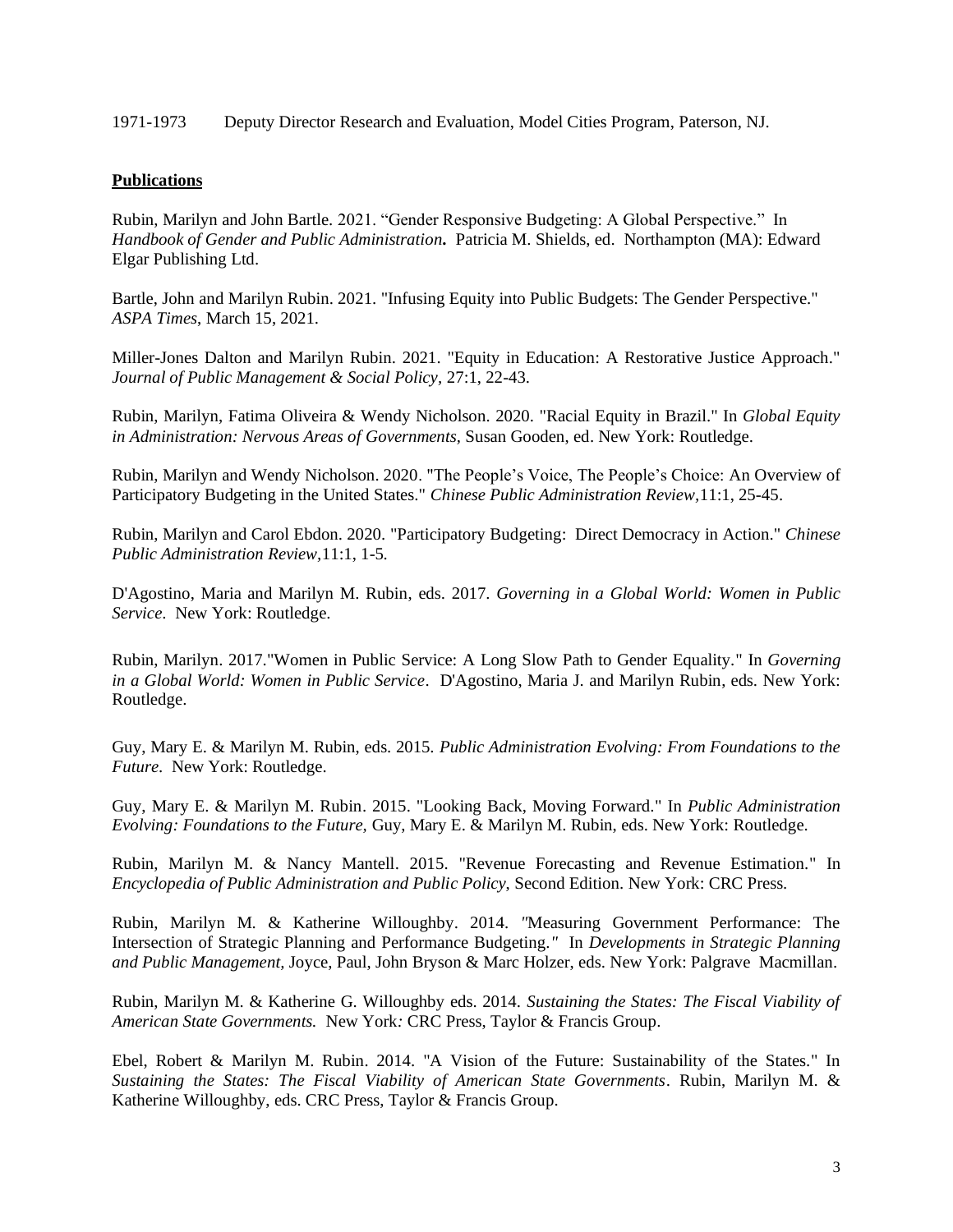Oliveira, Fátima Bayma & Marilyn M. Rubin. 2013. "Public Administration Education in Brazil: Evolution, Challenges, and Opportunities." *Journal of Public Affairs Education, 19*(4), 635–655.

Rubin, Marilyn M*. 2011. A Guide to New York State Taxes.* New York City: Peter J. Solomon Foundation.

Rubin, Marilyn M*. 2010. A Guide to New York City Taxes.* New York City: Peter J. Solomon Foundation.

Rubin, Marilyn M. and Wenxuan Yu. 2011. "An Executive MPA Program for China: Lessons from the Field." *Journal of Public Affairs Education,* 18(3),545–564.

Rubin, Marilyn M. & John Bartle. 2010. "Women in Government Budgeting and Financial Management." In *Women in Public Administration. D'Agostino,* Maria & Helisse Levine, eds. Sudbury Mass: Jones & Bartlett.

Rubin, Marilyn M. 2009. "Gender-Responsive Budgeting: Moving Women in China Further Along the Road to Equality." *Chinese Public Administration Review, 6 (1/2)***,** 27-40.

Rubin, Marilyn M. & Katherine Willoughby. 2009. "Financial Management Grades for the States: A Prospective Use." *Public Budgeting and Finance, 29 (1),* 49-67.

Rubin, Marilyn M., Richard Culp, & Peter Mameli. 2008. "Using Cross-National Studies to Illuminate the Crime Problem: One Less Data Source Left Standing." *Journal of Contemporary Criminal Justice, 24*(1), 50–68.

Col, Jeanne Marie, Marilyn Rubin & Paul Posner. 2006. *Results-Based Management in Thailand: A Formative Evaluation*. Thailand Office of the Public Sector Development Corporation.

Rubin, Marilyn M. & John Bartle. 2005. "Integrating Gender into Government Budgets: A New Perspective." *Public Administration Review,* 65(3), 259-272.

Rubin, Marilyn M. 2002. "Women in ASPA in the 1990s: A Decade of Progress but Still a Way to Go." *Public Administration Review,* 60(1), 61-71.

Rubin, Marilyn M., Nancy Mantell & J.L. Peters. 1999. "Revenue Forecasting and Estimation Practices." *Handbook on Taxation.* Bart Hildreth and Jim Richardson, eds. New York: Marcel Dekker.

Johnson, Craig & Marilyn M. Rubin. 1998. "The Municipal Bond Market: Structure and Changes." *Handbook of Public Finance,* Thompson, Fred & Mark Green, eds. New York: Marcel Dekker.

Rubin, Marilyn M. 1995. "Business Tax Incentives and Economic Development." In *Taxation of Business Property.* John Bowman, ed. Westport, CT: Praeger Publishers.

Rubin, Marilyn M. 1994. "Can a Re-orchestration of Historic Themes Reinvent Government? A Case Study of the Empowerment Zones and Enterprise Communities Act of 1993." *Public Administration Review,* 54(2), 161-169.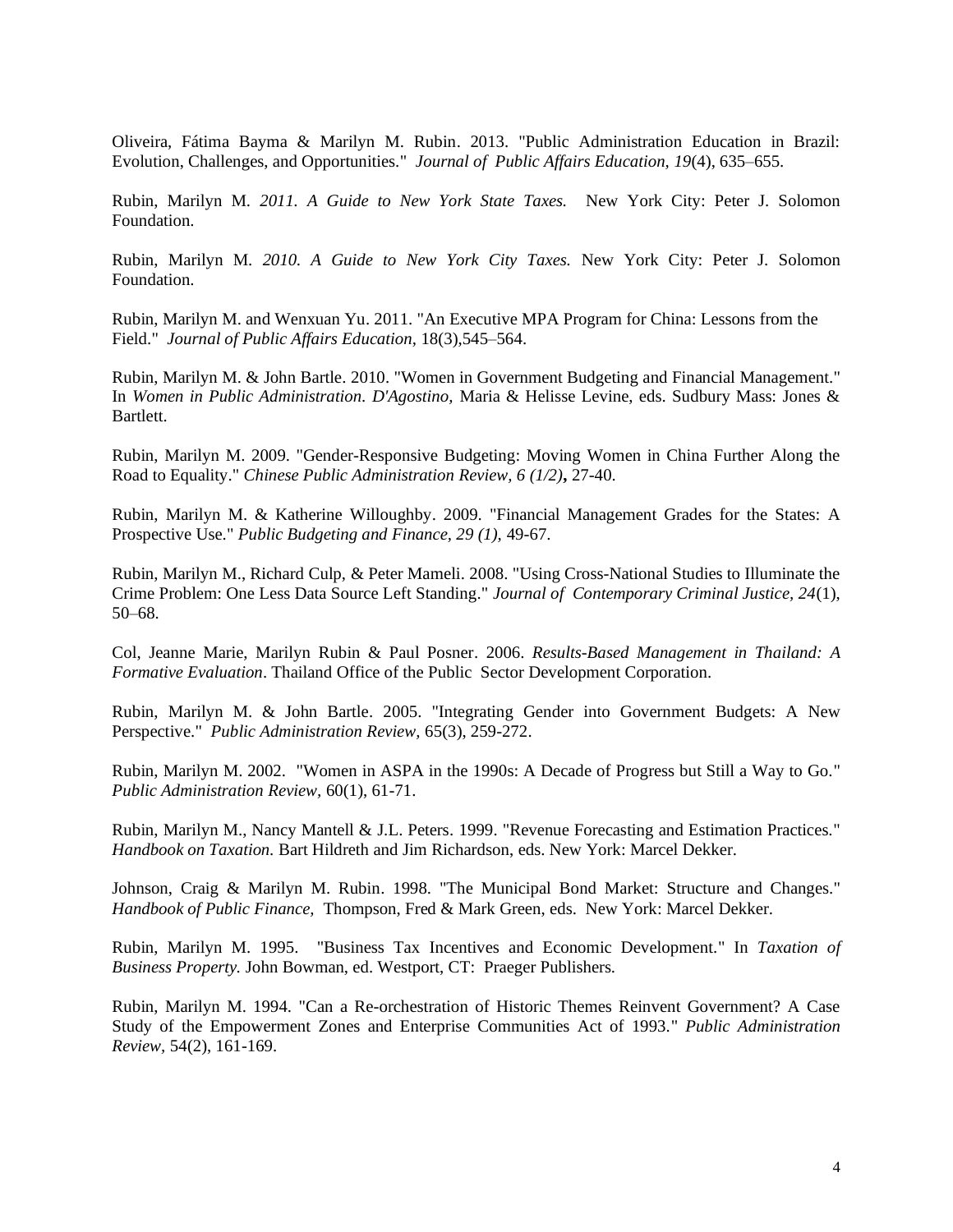Rubin, Marilyn M. 1991. 'Urban Enterprise Zones in New Jersey: Have They Made a Difference?" *Enterprise Zones: New Directions in Economic Development.* Green, Roy E. ed*.* London: Sage Publications*.*

Rubin, Marilyn M. 1991. "Urban Enterprise Zones: Do They Work?" *Public Budgeting and Finance,* 10(4). 3-17.

Rubin, Marilyn M. 1990. "Women in ASPA: The Fifty-Year Climb Toward Equality." *Public Administration Review,* 50 (2), 277-287.

### **Selected Professional Projects and Reports**

*Business Tax Incentives: What About Equitable Economic Development?* 2021*.* Primary author of report prepared for the Rutgers Law School Center for Law, Inequality and Metropolitan Equity.

*New York State Business Tax Credits: Analysis and Evaluation*. *2013*. Primary author of study commissioned by the New York State Tax Reform and Fairness Commission.

*A Comprehensive Economic Development Strategy for Jersey City, New Jersey. 2010.* Principal investigator and primary author.

*The New Jersey Meadowlands Commission: A Comprehensive Action Plan.* 2007. Principal investigator and primary author.

*Comprehensive Economic Development Strategy for Newark*, *New Jersey*. 2006, 2001 and 1996. Principal investigator and primary author.

*Comprehensive Economic Development Strategy* for Staten Island, NY. 2009 and 2005. Principal investigator and primary author.

*Comprehensive Economic Development Strategy for Queens, NY.* 2004. Principal investigator and primary author .

*Paterson New Jersey Urban Enterprise Zone Strategic Economic Plan.* 2000. Principal investigator and primary author.

*Evaluation of the New Jersey Urban Enterprise Zone Program.* 1988 and 1999. Principal investigator and primary author.

*Evaluation of the Fiscal and Economic Impact of the Jacob Javits Convention Center on NYC*. Coauthor.

*Evaluation of the Fiscal and Economic Impact of Madison Square Garden on New York City*. Co-author.

*Analysis of Economic Trends for Small Businesses in New York City*. Co-author.

*Analysis of the New Jersey Sales Tax and the New Jersey Business Income tax* for the New Jersey State and Local Expenditure and Revenue Policy Commission. Co-author.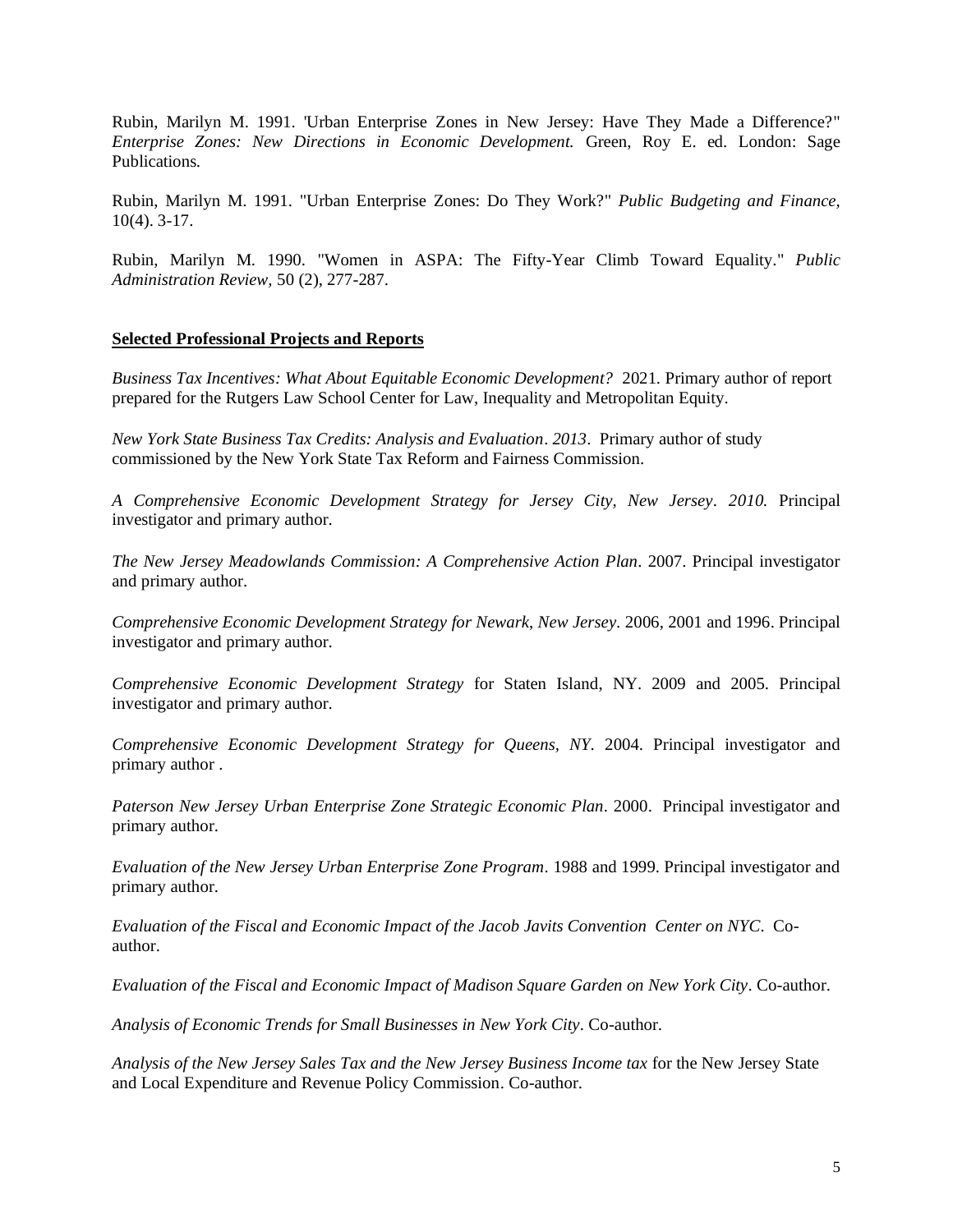# **Selected Presentations**

*Advancing Gender Equity: The Role of Gender-Responsive-Budgeting* . Presented at *Public Administration Review* Symposium on Representative Bureaucracy, George Washington University, February 2021 (virtual).

*Gender Budgeting: A Global Perspective.* Presented at annual meeting of ASPA, *March, 2021 (Virtual)*.

*From Diversity to Inclusion to power: Assessing the Progress of Women and People of Color in NASPAA.* Presented at annual meeting of NASPAA, Los Angeles, California, October 2019.

*A Global View of Gender Budgeting.* Presented at Association for Budgeting and Financial Management Annual Conference, Washington, D.C., October 2019.

*Women in the National Academy of Public Administration (NAPA) and the American Society for Public Administration (ASPA): Historical Perspective.* Presented at annual meeting of NAPA, Washington, D.C. November, 2018.

*Mission, Innovation and Results: Do Modern State Revenue Departments Meet the Mark?* Presented at American Society for Public Administration Annual Conference, Denver, Colorado, March, 2018.

*Gender Budgeting In The United States: Lessons from San Francisco*. Presented at IASIA-LAGPA Joint Conference, Lima, Peru, July, 2018.

*Federal Tax Reform: Implications for State Governments*. Presented at Association for Budgeting and Financial Management Annual Conference, Washington, D.C., October 2017.

*Participatory Budgeting: Direct Democracy in Action*. Presented at Association for Budgeting and Financial Management Annual Conference, Seattle Washington, Seattle, Washington, October, 2017.

*Measuring Government Performance: The Intersection of Strategic Planning and Performance Budgeting.* Presented at the annual meeting of the American Society for Public Administration (ASPA), New Orleans, March 2013.

*State Budget Balancing Strategies: Riding into the Future on Lessons Learned in the Past.* Presented at Association for Budgeting and Financial Management Annual Conference, Washington, D.C., October 2010.

*Bringing in the Money: Measuring Performance of State Departments of Revenue*. Presented at Sixth Transatlantic Dialogue Conference, Siena, Italy, June 2010.

*Teaching Management: The MPA Approach*. Presented at The Latin American Council of Management Schools (CLADEA), Guayaquil, Ecuador, November 2009.

*Good Management, Less Stress? The Relationship between Financial Management Grades and Fiscal Performance in State Government*. Presented at the Annual Meeting of the Association for Budgeting and Financial Management, Washington D.C., October 2009.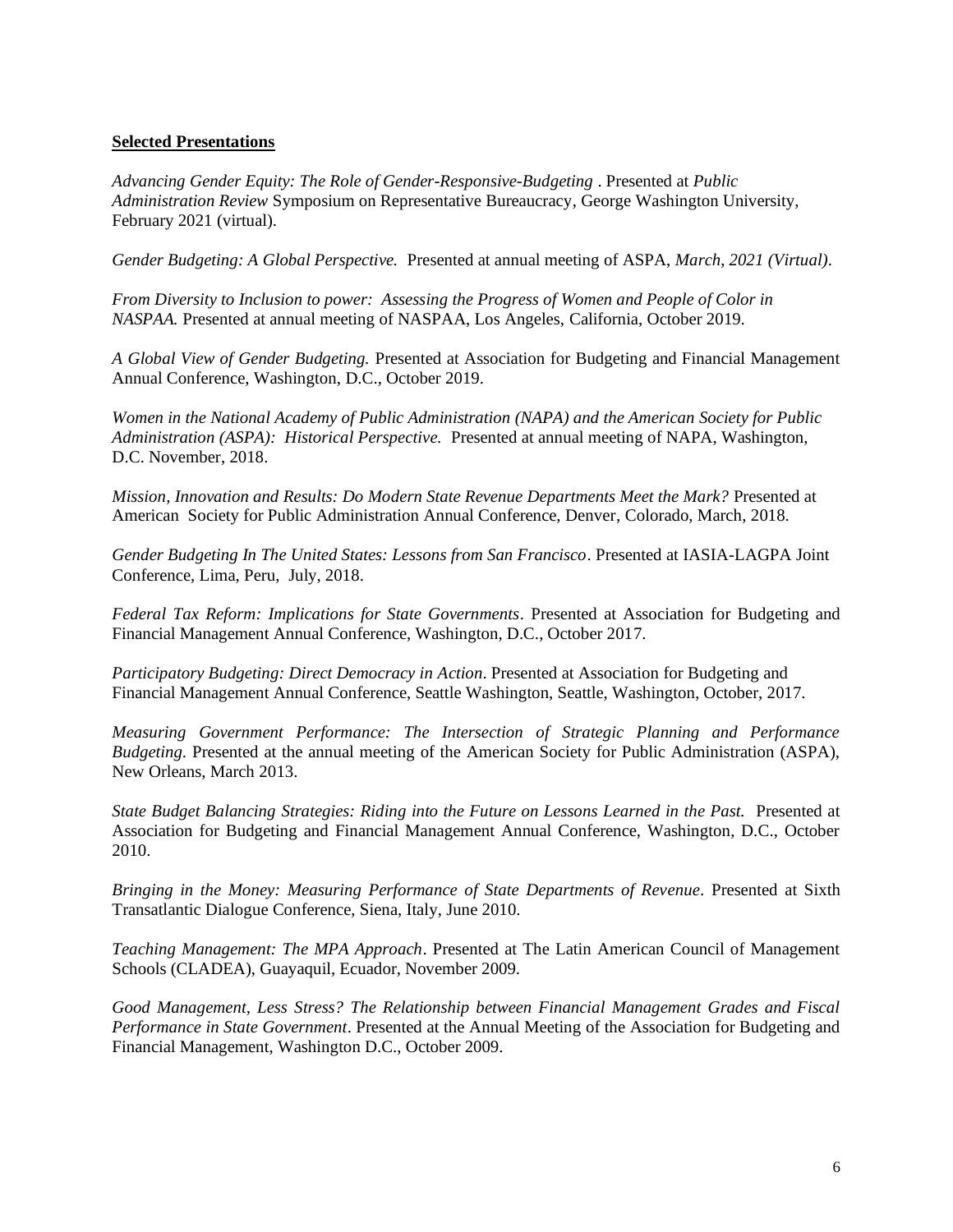*The New Jersey Meadowlands Commission: Measuring and Tracking Performance*. Presented at the 4th Sino-US International Conference on Public Administration, Rutgers University, Newark, New Jersey, June 2008.

*Gender Budgeting In the United States: The San Francisco Experience.* Presented at the Korean Women's Development Institute's International Symposium on Gender Budgeting, Seoul, South Korea, October 2007.

*Integrating Performance Measures into Budget Decisions: A Local Government Perspective*. Presented at the annual meeting of the Association for Budgeting and Financial Management, Washington, D.C., October 2007.

*Are Bad Cross-national Crime Data Better than No Data?* Presented at the American Society of Criminology Annual Meeting, Los Angeles, CA., October 2006*Gender-Responsive Budgeting: Moving*  Women In China Further Along The Road To Full Equality. Presented at the 3<sup>rd</sup> Sino-US International Conference for Public Administration, Beijing, China, June 2006.

*International Crime Statistics: What Do They Tell Us?* Presented at the United Nations Expert Meeting on the World Crime and Justice Report, Turin, Italy, June 2003.

*Fiscal Decentralization: Implications for Tourism.* Presented at the United Nations Colloquium on Regional Governance, Cancun, Mexico, February 2002.

*Gender Budgeting: A Concept Whose Time Has Come*. Presented at annual meeting of the National Association of Schools of Public Affairs and Administration (NASPAA), Phoenix, Arizona, October 2001.

*Women in Government: As Assessment of Progress*. Presented at New York University Seminar on Gender and Race Issues, New York City, July 2000.

## **Professional Activities**

Chairperson, 2019 Social Equity Leadership Conference sponsored by the National Academy of Public Administration and the Rutgers School of Public Affairs and Administration (SPAA), June, 2019.

Co-chairperson, Standing Committee on Intergovernmental Systems, National Academy of Public Administration. 2017-2019